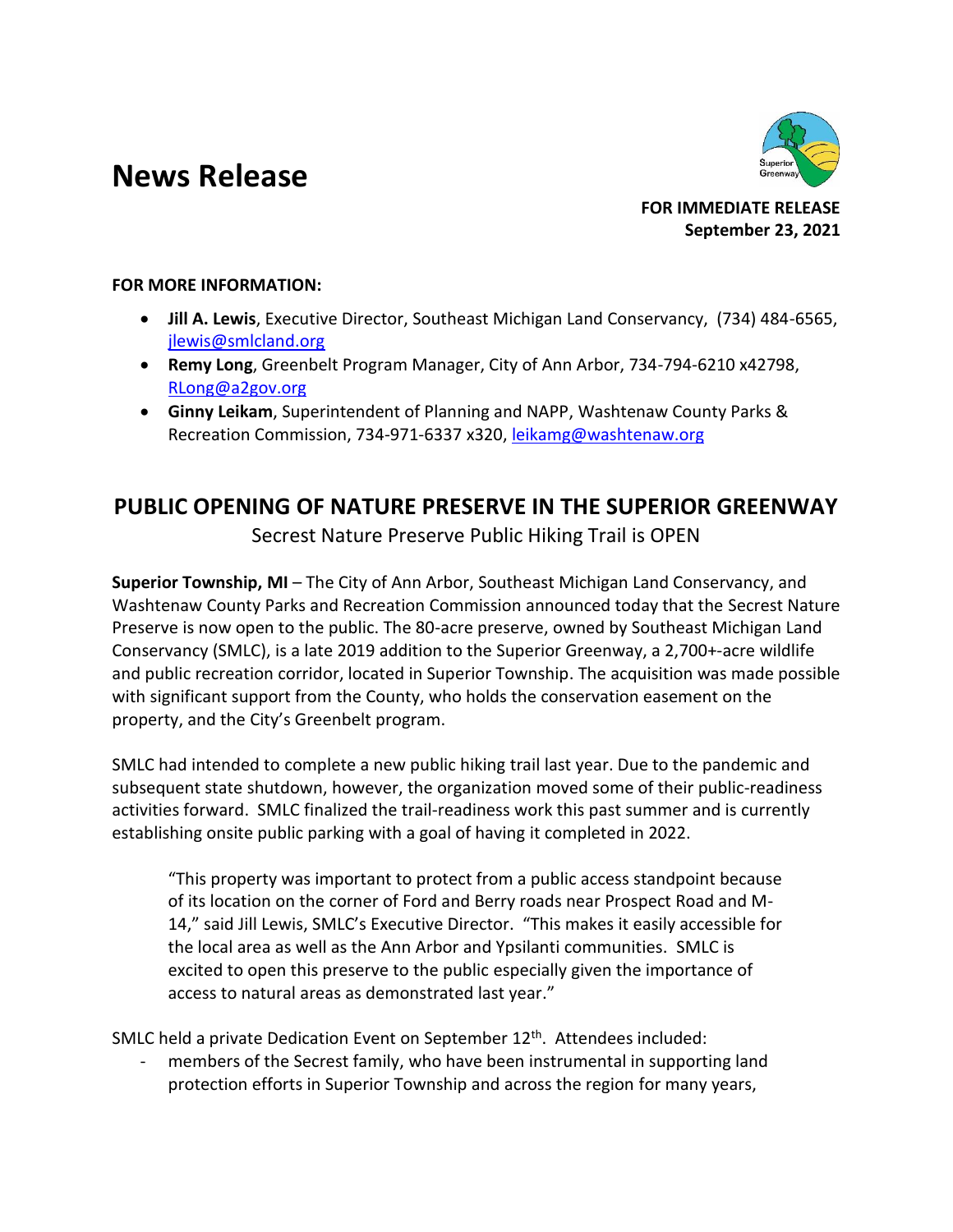- the Superior Greenway partners the City of Ann Arbor, Superior Charter Township, and Washtenaw County's Natural Areas Preservation Program (NAPP), and
- members of SMLC's Board of Directors and local Superior Township Chapter.

At the event, SMLC gave out it's first-ever Community Partner Awards to the three Superior Greenway partners for their many years of contributions that helped make the Greenway what it is today. It awarded Jim Weiner, a longstanding member of its Board of Directors and Land Protection Committee it's Jack R. Smiley Conservation Award. It's named after SMLC's founder, Jack Smiley, who is locally known for his many years of land protection efforts. The award is given to an individual who has been instrumental in SMLC's land conservation success.

Attendees previewed the new trail and connection to the existing trails at Washtenaw County's Weatherbee Woods Preserve and Superior Township's Schroeter Park to the north. This 2-mile trail system is part of the consolidation of 278 acres of protected land north of Ford Road in the Greenway. Ginny Leikam, Superintendent of Planning and NAPP, Washtenaw County Parks & Recreation Commission, said,

"One of the successes of the County's NAPP program has been working with local partners to protect more land and provide additional recreation trails for the public. The purchase of the property is a great example of both of these: extending existing trails from Weatherbee Woods, owned by Washtenaw County Parks and Recreation, and partnering with SMLC and the City of Ann Arbor's Greenbelt program to see this land protected and open to the public."

Visitors to the Secrest Preserve will find scenic vistas of neighboring farmland and a beautiful old-growth oak woods along the new loop trail where it adjoins Weatherbee Woods. The Preserve is also an attraction for birds and other wildlife. In 2019, Washtenaw Audubon documented over 40 noteworthy bird species. In the future, SMLC intends to restore wildlife habitat including grasslands, a declining habitat for migrating birds. Click here for directions to [the Secrest Nature Preserve](https://goo.gl/maps/d4kvQw237eb3Q6rLA) and [here for a trail map.](http://smlcland.org/documents/SMLC%20Secrest%20Nature%20Preserve%20Trail%20Map.pdf)

## **Partner Information**

*The City of Ann Arbor Greenbelt Program is an innovative land preservation program that has protected over 6,400 acres of farmland and open space surrounding the City of Ann Arbor, and has leveraged over \$27.5 million through grants, landowner donations, and other locally funded programs. [www.a2gov.org/greenbelt](http://www.a2gov.org/greenbelt)*

*Southeast Michigan Land Conservancy is a 501(c)3 nonprofit and qualified conservation organization that frequently partners with Federal, State, and local governments to achieve shared conservation goals. During the past 33 years, SMLC has protected 3,500 acres across southeast Michigan through the conservation of natural lands and open space to provide wildlife habitat and to enrich the lives of people. [www.smlcland.org](http://www.smlcland.org/)*